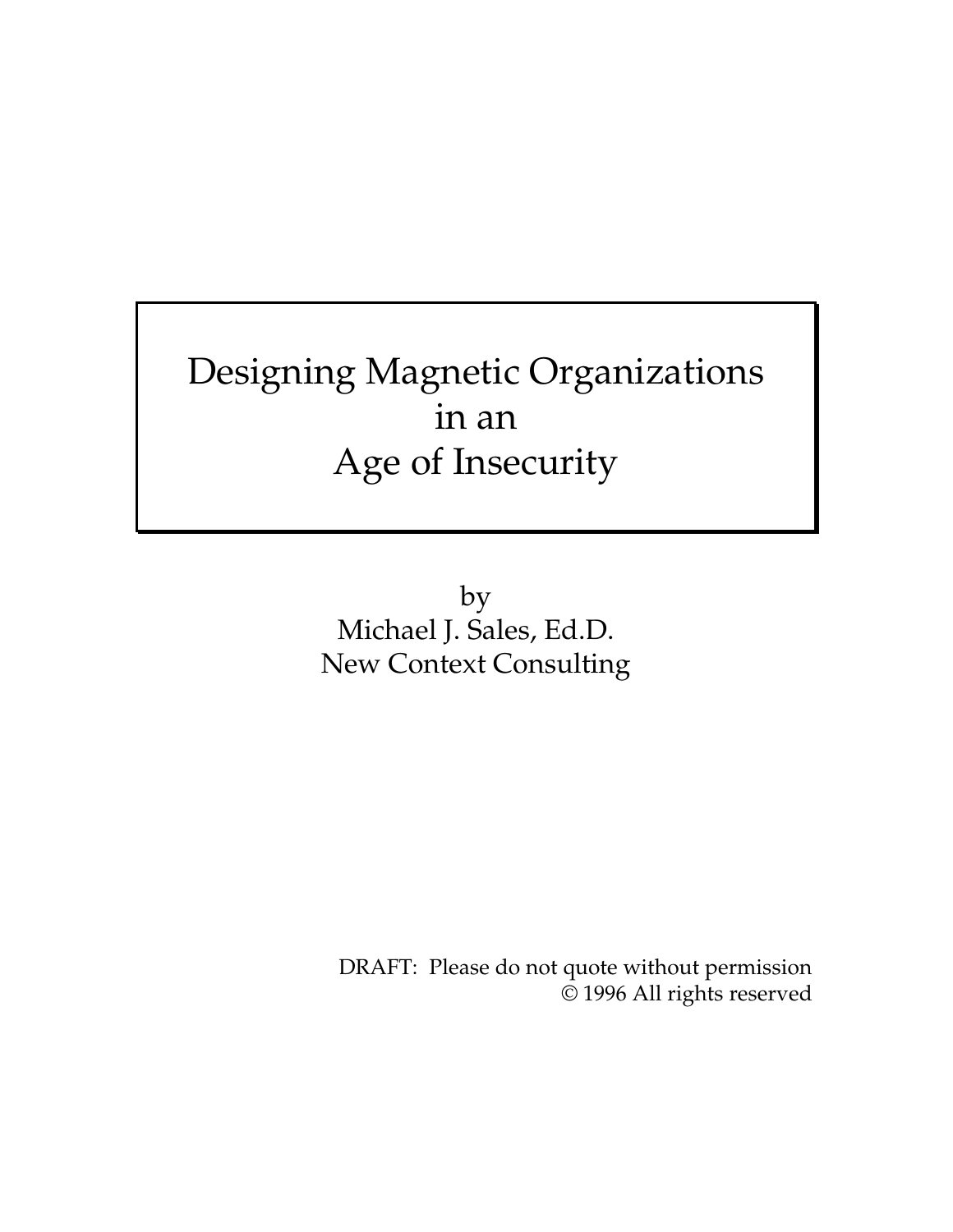## **Loyal Personnel: We Need Them Now More than Ever**

Ours is an era of discontinuity, rich in opportunity but also full of threat. Few assurances of the past provide an adequate point of reference for the future. Unlike the post-war era, everywhere we see uncertainty, dislocation and rapid change. All bets are off. Impermanence seems to characterize every relationship, even marriage. Organizations want--and expect--their employees to give 150%, but why would paid staff be willing to make this sort of commitment in such a time? In a previous era many employees experienced a deep sense of personal loyalty to their organizations. Is that sort of commitment an outmoded sentiment fit for the dust bin of history? *Why be loyal to an organization when self-centeredness and self-protection make such good sense?* 

*The organization that can recruit, train and keep a committed workforce of imaginative and talented associates possesses a distinctive competitive advantage in this type of environment.* Regardless of the type of endeavor, a work group with talent, loyalty and stamina can turn even the most harrowing of circumstances into a fulfilling adventure. Ultimately, this is a challenge of motivating people.

This motivational challenge is a very significant one for those who want to build and sustain successful organizations. However, there is an aspect of this current unstable situation that is more important than the need that organizations have to protect themselves from competitive threats:

#### **Developing institutions that people love to be part of is a worthy goal in and of itself!**

*Why? Because a "good society" is full of high energy organizations.* If a society's organizations are lifeless, bland, and inspiring little commitment, the life of individuals becomes empty. Under these conditions, the social system as a whole becomes vulnerable to simplistic, autocratic--and wrong--solutions.

Seen in this context, constructing *magnetic enterprises* that inspire the loyalty of skilled personnel without sacrificing high performance is a critical measurement of leadership competency at both the micro-level of the organization and the macro-level of the society. Let's look more closely at the issue and what to do about it.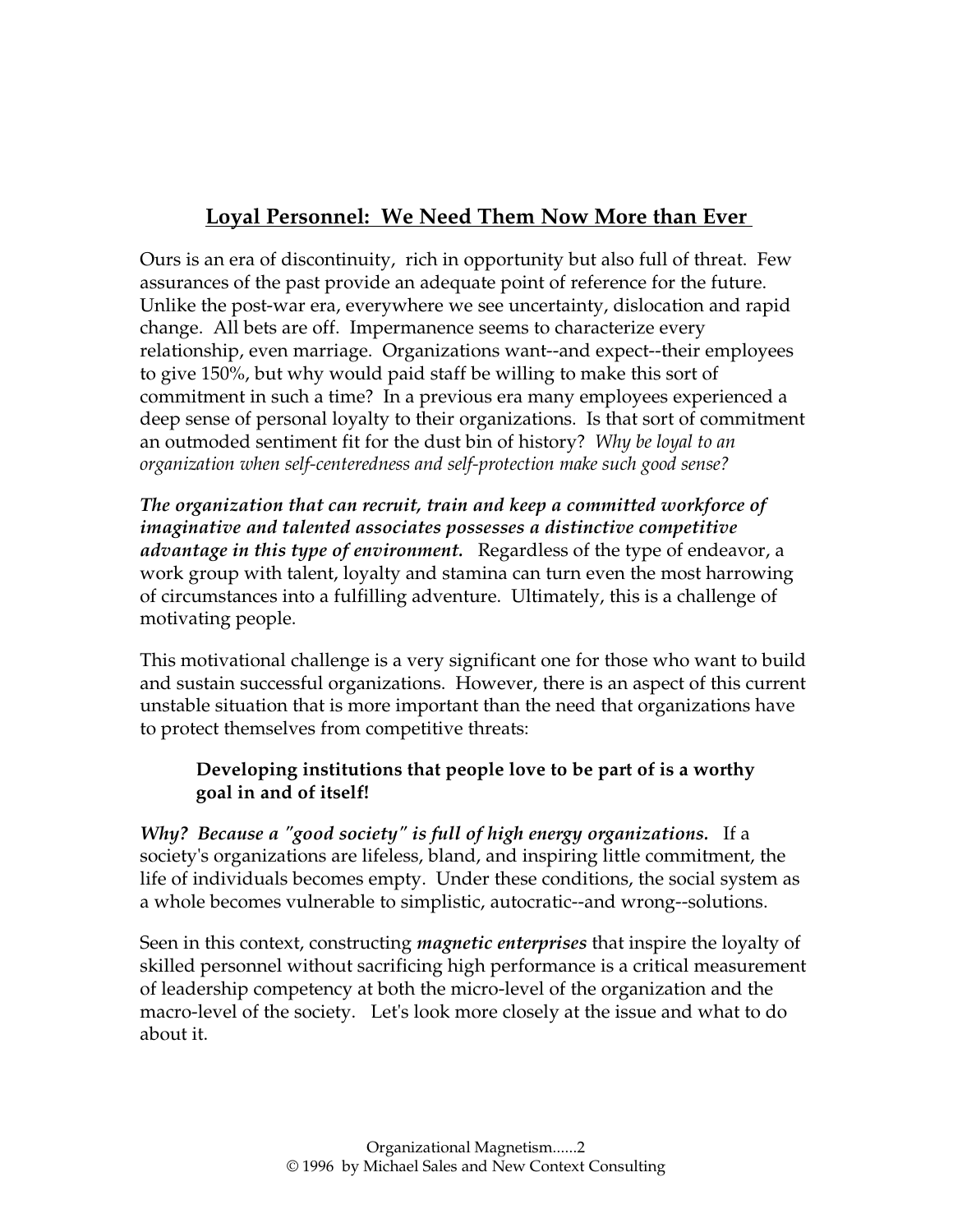## **Both Stress and Opportunity are Loosening the Ties between People and Organizations**

Often it seems that the whole world has deserted stability for turbulence. A cursory survey reveals multiple signs of divergence with the past:

- Markets have become internationalized, and competition has become global. Traditional barriers to entry (such as geographic familiarity) have fallen while new ones (such as information networks) have been established.
- The ascendance of the temporary workforce will only accelerate with the outsourcing of projects, the electrification of teamwork, the automation of the work processes and many other factors.
- Contradictory employment trends converge in the threat they pose for secure employment: Many segments of the workforce are unskilled for work in the emerging information economy, while, simultaneously, many organizations bid a high price for welleducated knowledge workers possessing specific technical or managerial expertise. An end to the international recession will accentuate the power of the well-prepared.
- Increasingly, families and communities are threatened by high performing couples whose working lives doesn't give them any time to be home together, let alone collaborate on the raising of children or participate in civic life. Everyone has to work but, marriage for a lot of people is spending twenty years blowing kisses at an absent mate.
- Complexity is also generated by new expectations being brought to working life. The rejection of traditional authority and the yearning for self-regulation that began with the upheavals of the 60s continues to exert myriad and complicated influence on the values and assumptions of workers at all levels of the social structure. Don't believe it? Look at the 350,000 people who went to Woodstock II.
- And, as if the dynamics of changing economics, technologies and demographics weren't adequate sources of turbulence, the fragility of the planet's eco-system is increasingly pressing for the attention of all of us.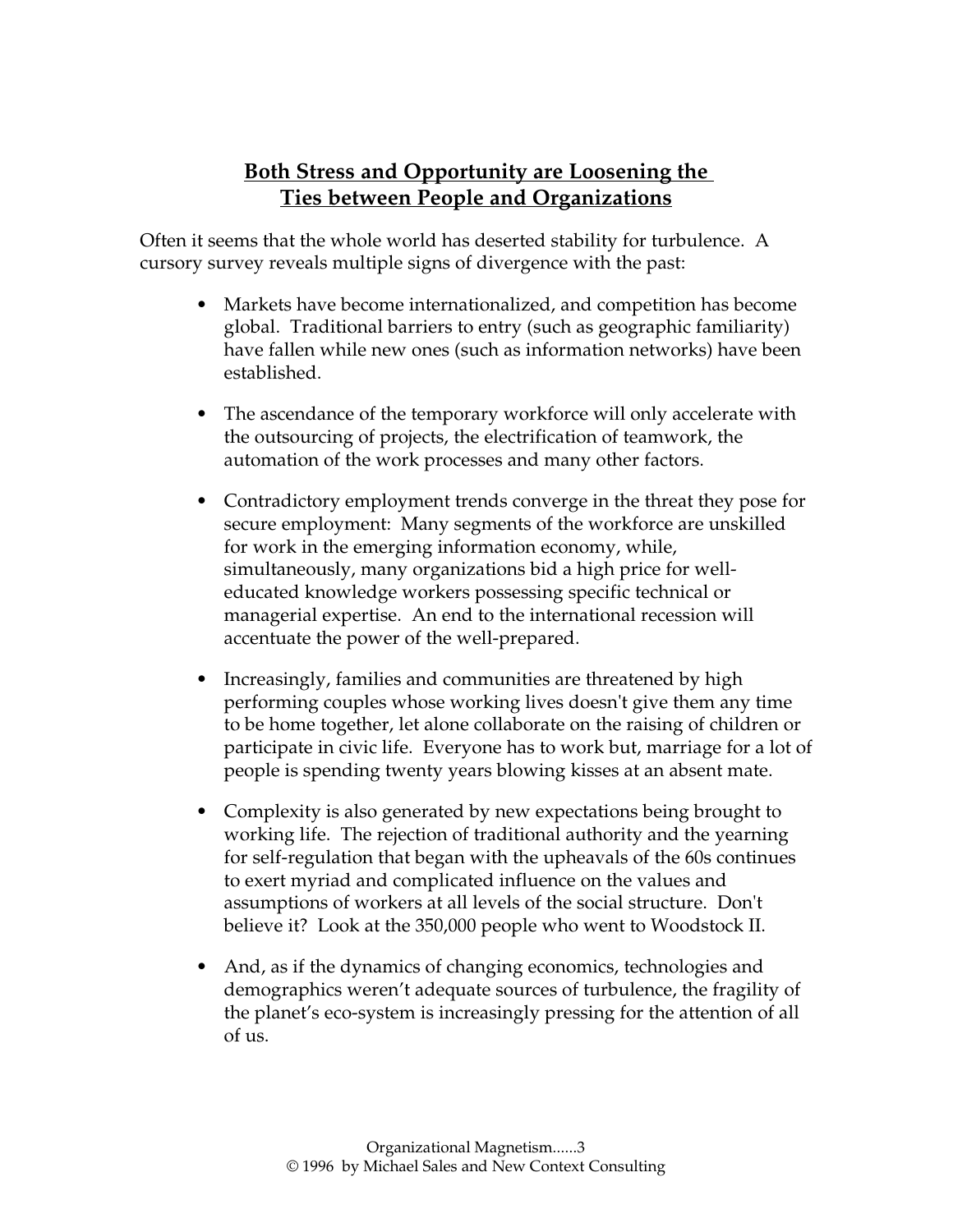*Of course, complexity is no excuse for poor performance as far as organizational stakeholders are concerned.* Shareholders will continue to expect an adequate return on the investment. Managers will expect efficiency and productivity. Customers will always demand quality, timely delivery and product support. Increasingly, society in general will require individual organizations and industries to grow in a sustainable fashion that doesn't invite erratic business cycle fluctuations or cause environmental damage.

*Complex problems combined with incessant stakeholder demands create a pincer movement revealing great organizational vulnerabilities.* When many men and women have the sense that anything and everything could come unglued, they have little reason to trust employers. Work contracts have become increasingly subject to change dependent on the vagaries of emerging and unpredictable circumstances. At the same time, there are many circumstances where personnel possessing distinctive competencies will exercise leverage in the organization/employee power equation. (Note the ability of eleven air traffic controllers to shut down all air travel in southern France a few months ago.) When organizations need loyalty and high performance from their talented people, it is likely to come at an increasing premium of salary and status in years ahead, especially as the skilled begin to coordinate their salary demands as we're seeing athletes do, for example.

*This labile power context makes the point that the same factors that create alarm for some organizations generate hope and possibilities for others.*  Joseph Schumpeter, the economist, termed this rototilling dynamic "the process of creative destruction." This process has many implications. For example, the world is likely to become increasingly meritocratic as problem solving skills will be welcomed wherever they emerge. New markets and technologies create platforms from which new personal and organizational success stories can emerge. These brightened prospects for achievement will also increase the bidding for a workforce that can consistently get the job done. The skilled knowledge worker has many options.

So, this is a story laced with complex cross currents. From the vantage point of owners and management, this emerging context of the temporary organization has a number of advantages. For example, companies are in a position to run a project with a temporary workforce and then disband the crew without having to pay benefits. On the other, hand this approach is creating a workforce of unfettered free agents who can auction their skills to the highest bidder. How does an organization position itself as one the highly talented really want to join?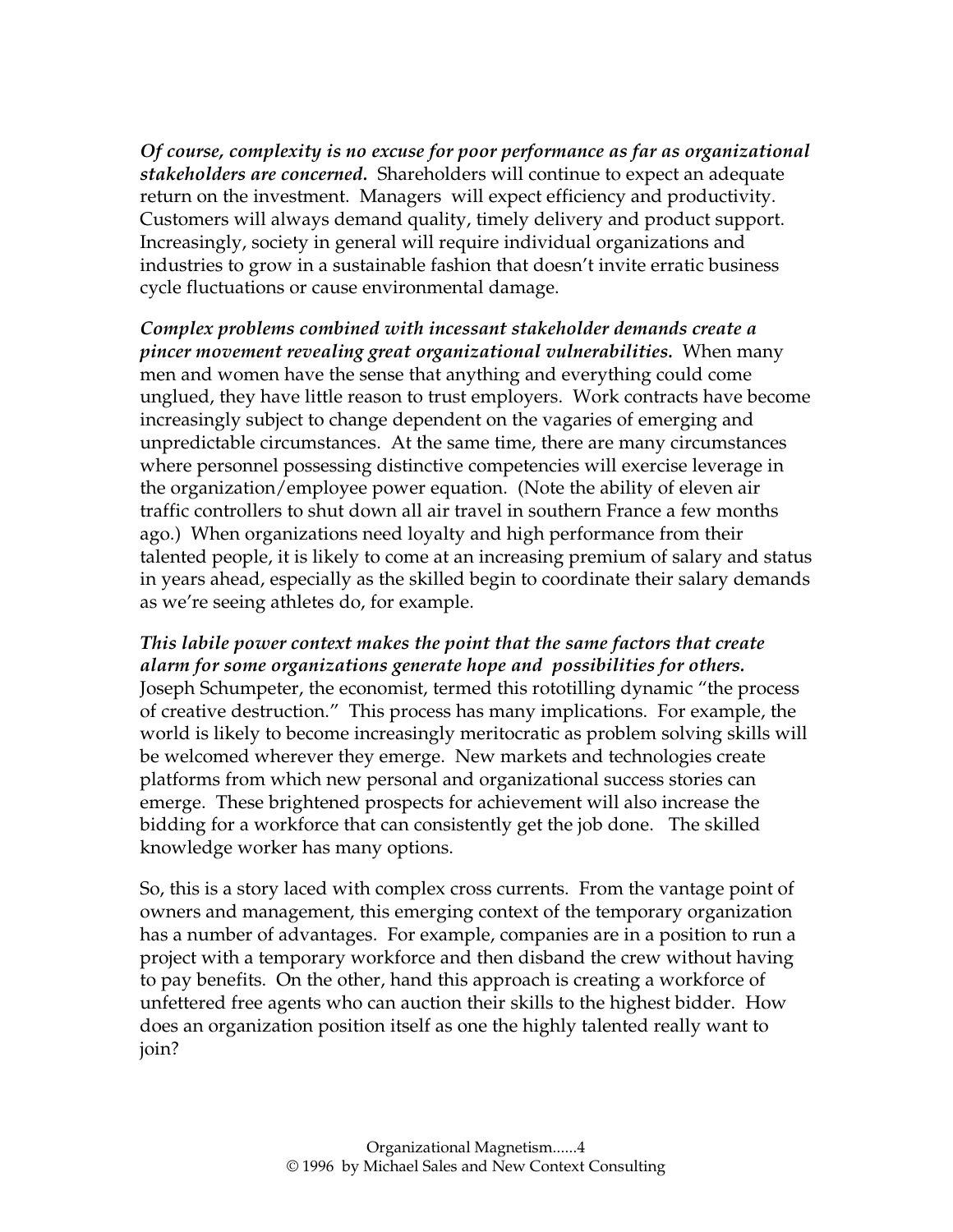## **Hearts and Minds Yearn for Meaning**

The turbulent weave of possibility and danger confronting human system demands wide-awake leadership. To build and keep a skilled workforce with an attention that's concentrated on strategic objectives, organizations must understand deeply (and act quickly on) both current conditions and future prospects in a way that excites action and commitment at a personal level.

*Specifically, an organization's capacity for nimbleness is inextricably linked to its leaders' ability to understand and mobilize human aspirations.* Real organizational greatness depends on inspired people--people who feel an intense dedication to organizational purposes and who have the skills they need to turn that commitment into relevant action. Organizations rely on people to comprehend and care about both their own work and the mission of the whole system. To mobilize this sort of performance, organizations must demonstrate that they care about the people who do the work.

*What do leaders do? I think that leadership boils down to the ability to capture both the intellectual and emotional attention of their of co-workers.* A leader knows how to influence others to pursue personal excellence through work that has a high organizational payoff. To influence people in this way, the effective managers I've known make it their business to be engrossed by what "makes people tick", and they are constantly expanding their repertoire of creative ways to satisfy those needs.\*

A vignette makes the point about the importance of understanding motivation: Recently many were surprised by the speed with which Los Angeles' earthquake-crippled Santa Monica freeway was rebuilt. The project came in ahead of time and under budget. Union members who would normally work only a standard eight hours with 1.5 hours for lunch and breaks were working seven days a week for up to twelve hours a day because they wanted to. Certainly there were many excellent financial incentives associated with this project. But its success derived from more than material motivation. One

 $\overline{a}$ 

<sup>\*</sup>The perceptions on this question developed here are drawn from over fifteen continual years of educational collaboration with influential and committed change agents and organizational community builders. Men and women like Jim Putnam, Tom Putnam and Paul Huyffer of the Markem Corporation, Marilyn McMillan at MIT, Ron Newbower and Penny Ford of the Mass General Hospital, Harvey Greenberg of Polaroid, Angelo Lamola of Rohm and Haas, and Steve Stulck of the Shipley Company act as exemplars for our thinking. Each has demonstrated a degree of mastery in the art of inspiring people to express their greatness.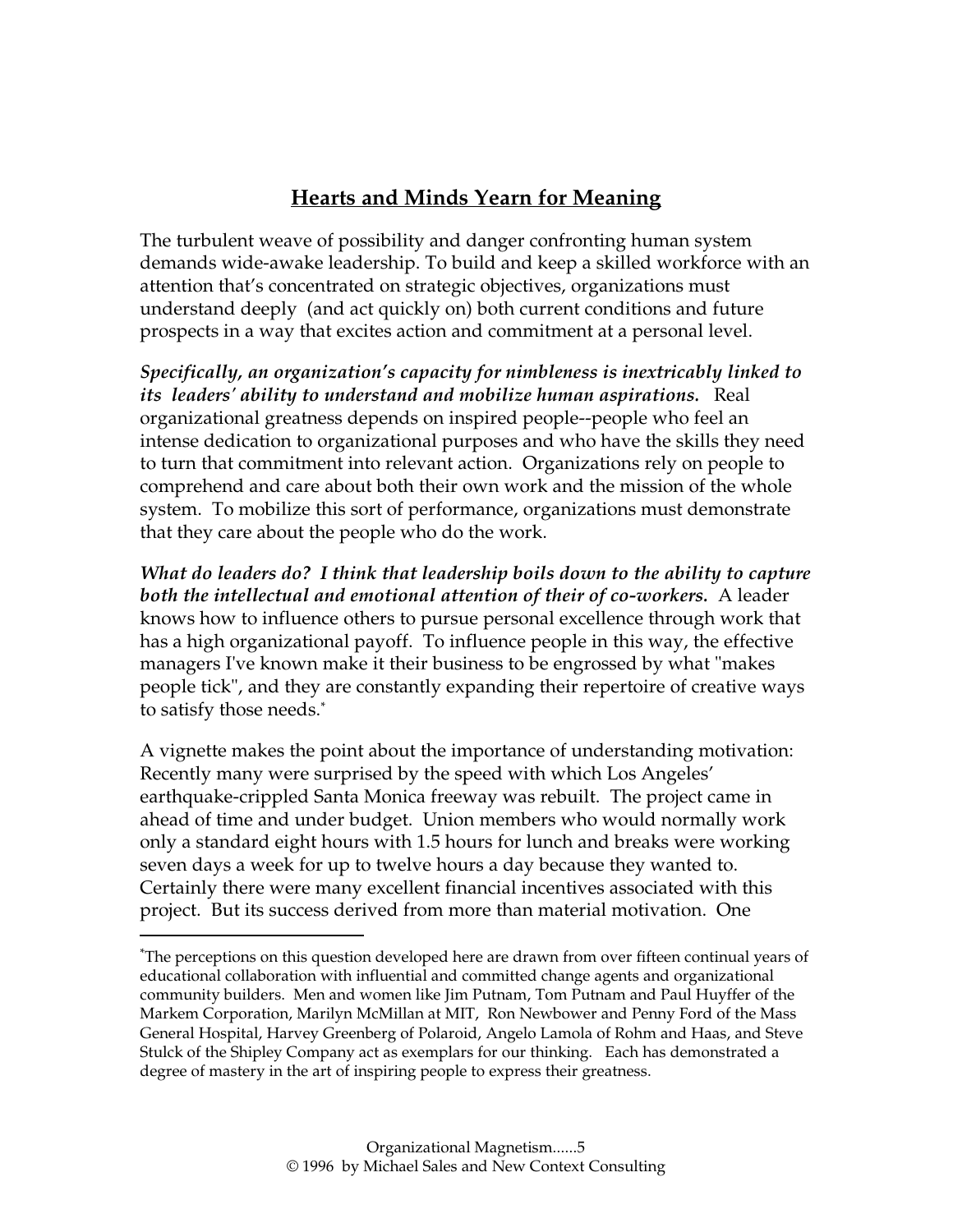worker summed up the results this way: *"The bragging rights you get from this job you keep your whole lifetime. We're the people who put LA back to work."* 

Compare that attitude to the apathy, sloth and confusion we all encounter so predictably in everyday life. The people on this job didn't change their personalities, but their context was enriched with the opportunity to make work more meaningful. Millions of people would give their eye teeth to be part of a project which has this sort of effect! The search for meaning is a facet of human nature that transcends social, economic and technological change. Experiencing one's self as having an impact on something important has been, is and will be the antidote for resignation, cynicism and nihilism. Why do we have to wait for a crisis to bring out the best in people? Create a meaningful context and magnetize a loyal workforce! one that will want to work with you on the next project.

## **Characteristics of Magnetic Organizations**

What are the cornerstones of organizations that help people express their predisposition toward efficacy? Organizational "architects" who want to construct systems that withstand the turbulence of complexity need answers to that question.

Often commitment facilitating factors are present only temporarily, as illustrated in Tracy Kidder's *Soul of a New Machine* story about Data General or in Apple's original Macintosh<sup>™</sup> development team. On the other hand, sometimes elements of the recipe seem to pervade an organization's culture, as with Herman-Miller, Ben and Jerry's Ice Cream, Microsoft, Hanover Insurance (during Bill O'Brien's administration), NASA (during the Apollo years), Whole Foods, Silicon Graphics or Harvard University.

A list of organizations who elicit allegiance from their members is too numerous to generate, illustrating the important point that *the styles of these more or less complete success stories can vary widely.* The energetic society is not a homogeneous one. Strikingly, even partial achievements reveal the power of what happens when an organization encourages, allows (or even just tolerates!) people to actualize their own greatness in the context of an organization's strategy. The human spirit is so strong that its creativity and talent need only the slightest bit of positive energy to burst out. Imagine what a holistic approach to designing an affirming organization might accomplish!

A comprehensive approach to caring about and challenging people has three interpenetrating levels: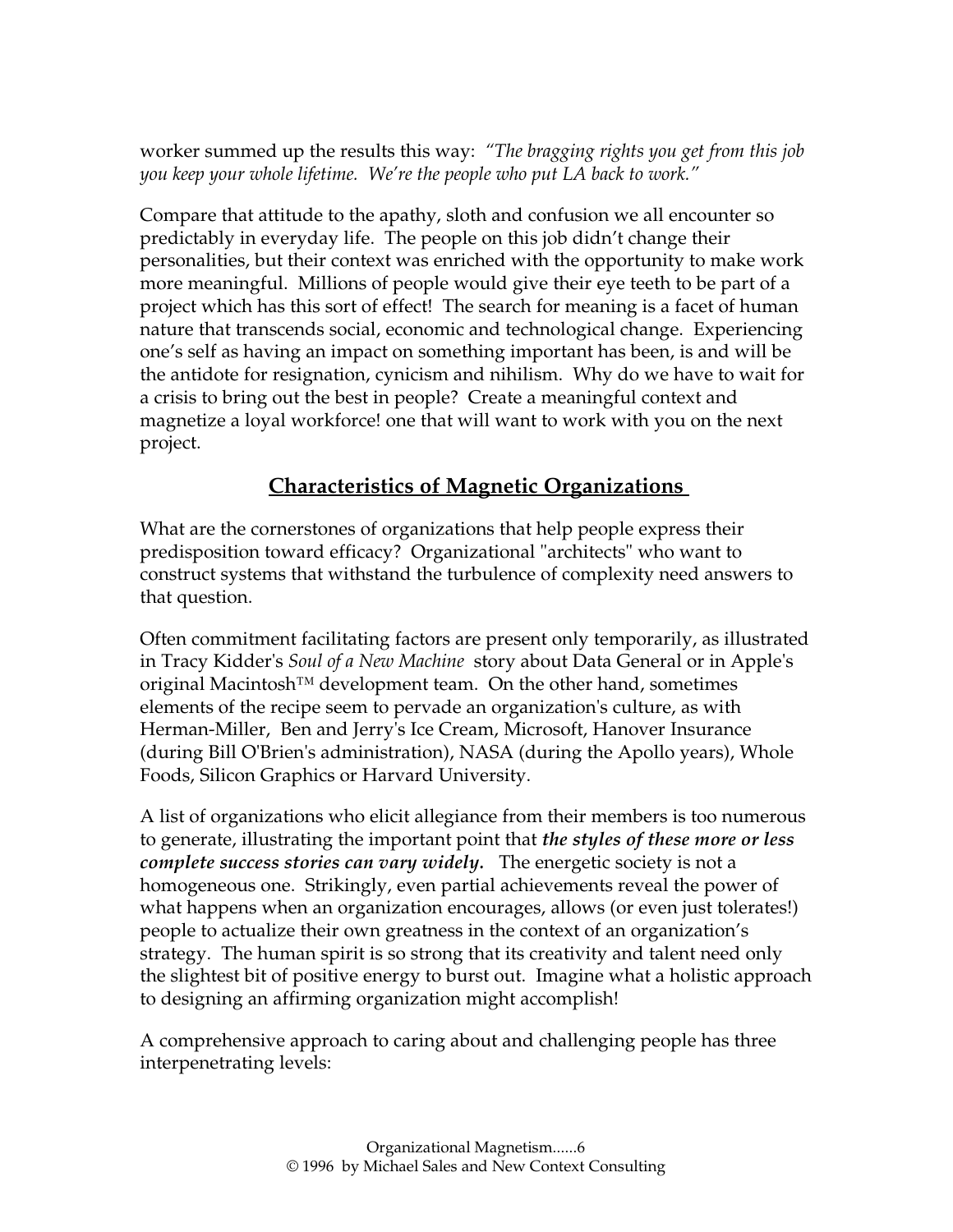- Organization-wide
- Team based, and
- Individual.

At an organizational level, leadership in an era of temporary relationships means establishing a tone and a mission that excite the workforce. At the team level, leadership means creating energetic and participatory environments that people want to join. And at the individual level, leadership manifests itself in dialogic relationships that result in growth and pleasure. What do these competencies look like in more detail?

#### **At the Organizational Level....**

*Unless organizations can quickly harmonize individual energies with organizational purposes, over time they'll lose their best people and not make good use of those who remain. Therefore, magnetic organizations become like a living entity with a particular "feel" and consciousness.* They demonstrate these qualities through their:

- • *Strategic intelligence,* i.e., they know what they are good at and they build on their strengths in a consistent fashion that allows them to arrive at and maintain a high power status.
- *"Robustness"* i.e., the intellectual and emotional ability to manage many different sorts of pressing environmental conditions. They thrive regardless of the "weather" of the day they confront. They have an "open systems" mentality which enables constant inquiry, learning and growth in the context of turbulent circumstances. They like to get "up close and personal" with their customers and suppliers. Life has an adventurous quality. They are like a kid with ruddy cheeks who's just come in from three hours of playing in the snow!
- *Confidence in the importance of what they are doing, and pride in how they go about their work.* In other words, they are guided by a vision that unifies a compelling/achievable mission with an unequivocal commitment to people. Life inside high performance organizations has a "mythic" quality. People know that they have a special role to play in accomplishing something beyond what they could do as individuals.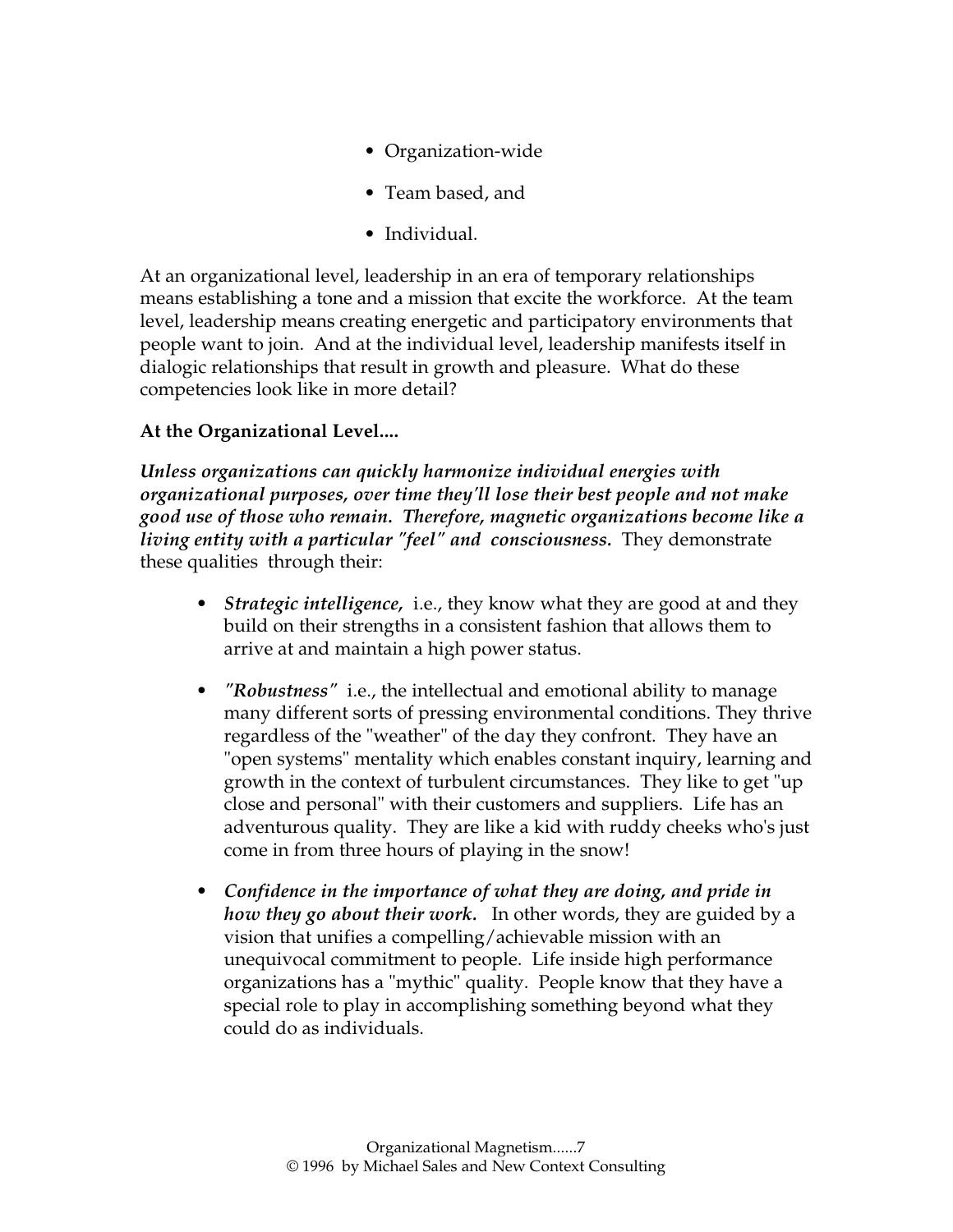- *Strategic awareness of the global economy.* They are excited by the shift in the paradigm of human consciousness from one which has traditionally been local and parochial to one which is becoming increasingly global and complex. They are students of both the opportunities this shift presents and of the inevitable fractiousness and false steps that attend it.
- *Ease in "reframing" tactics in order to comprehend their situation from multiple perspectives* . The leaders of magnetic organizations are constantly looking for the interpretation of events that will galvanize the workforce behind constructive action.
- *Mastery of the information systems required by their vision*, i.e., they absorb information, analyze it, make decisions, and transmit it to membership in a fashion that supports timely action.
- *Connection to--and responsibility for --the communities that they are part of*, ranging from the families and significant relationships of the workforce to the local arenas in which they are active to the larger world society that is our common context. Magnetic organizations know how to think globally and act locally.

**At the level of the individual, the leadership of magnetic organizations tends to be highly sensitive to the desire of everyone to learn and to be heard. Individuation** of this sort happens when there are...

- *Opportunities of all sorts for each and every member of the system to experience empowerment and manifest their "special genius".* Support is given to individual initiative that will advance the developmental agenda of each organizational member. Everyone is encouraged to assume positions of authority and autonomy.
- *Compensation arrangements make it easy to earn an excellent income.*
- *Work projects are tightly connected with the developmental priorities of the personnel involved.*
- *Good listening and honest feedback are second nature.* Authenticity, curiosity and imagination are highly valued. Every member of organization is trained to listen to each other and to customers and suppliers in a really thorough fashion. People learn to get beyond their opinions about people and situations by sticking to the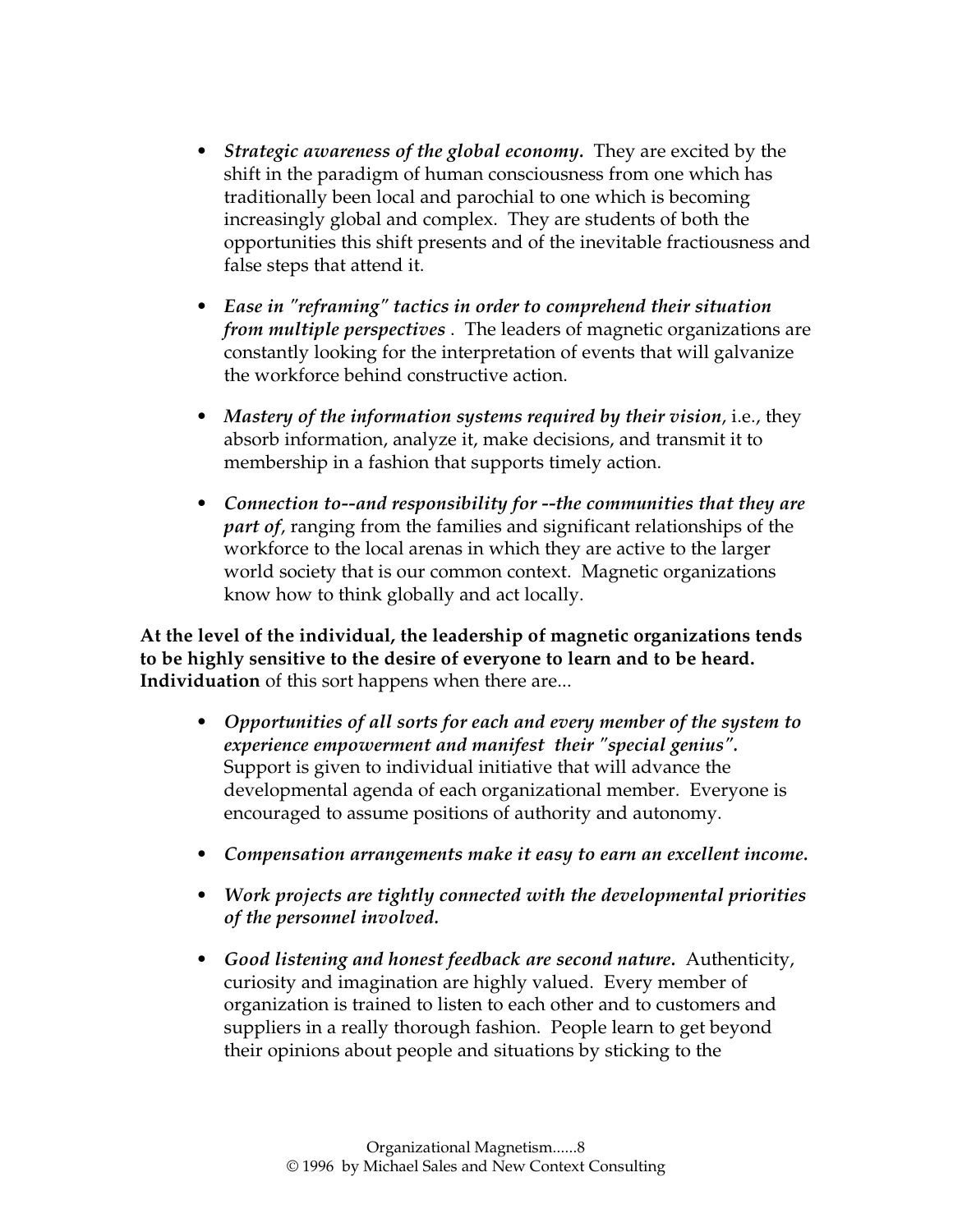"descriptive data". Mutual respect--and the potential for partnership it generates--is the basic assumption co-workers bring to their interactions.

• *Power holders --and especially the formal leadership--walks the talk.*  Good leadership is synonymous with: creating conditions where everyone can shine, encouraging exploration and appropriate revision of basic organizational assumptions, and welcoming innovative approaches to strategic problems.

#### **At the team level, people are eager to join groups when...**

- *Teams are an organization's pre-eminent structure.* Magnetic organizations are organized into teams of various permanence and structure. The members of these teams accept the challenge to know their jobs inside and out and possess a sincere motivation to do excellent work. Team members are in the same boat.
- *Every team is encouraged to act with autonomy.* The team that fosters cohesiveness has a compelling purpose. Its activities are clearly important strategically to the whole organization. It is free to make choices in the methods it uses to achieve its results. All the members of the team feel a degree of participation in decision-making processes relevant to their work.
- *The contribution that diverse cultural, ethnic and racial backgrounds can make to team effectiveness is truly appreciated,* especially when the market for an organization's goods or services is comprised of a diverse population.
- *Conflict becomes a source of group learning.* Not all forms of argument are tolerated, but rich conversations among differing points of view are expected before implementing decisions.

Just as these organizations and their members emphasize certain goals and processes, conversely *they consciously don't:*

- *Shrink from "taking a stand" in support of the organization's vision,*
- *Question the link between an individual's personal and professional development,*
- *Fear critics,*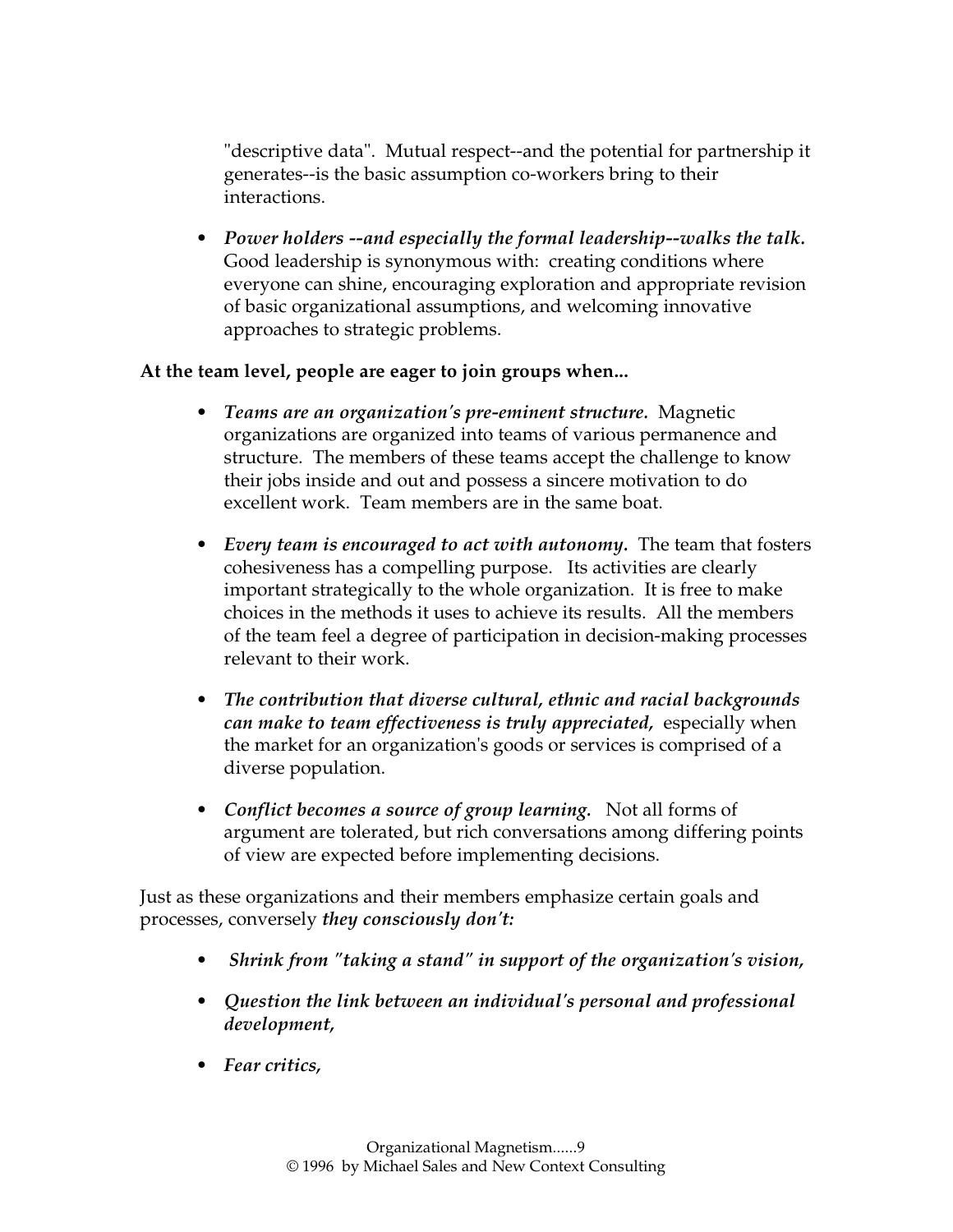- *Constrain information flows in ways that keep people from knowing things that will help them do their jobs better,*
- *Distribute unfocused, anxiety-provoking data willy-nilly before its been coded into information that is useful to the recipient. They don't presume that unplanned or non-existent feedback structures will work.*
- *Rely on fear and abuse to dominate individuals or groups.*
- *Prohibit fun, playfulness, and experimentation.*
- *Reward individual achievement in a way that fosters destructive interpersonal competition.*
- *Discriminate on the basis of uninspected stereotypes.*

#### **Organizational Design Tools**

Leaders want to know: How do organizations develop and maintain a magnetic quality?

In thinking about this question, I am reminded of once hearing organization development defined by a client as "whatever my most recent consultant told me it was." Notwithstanding the kernel of truth in this facetious remark, I believe that there are four basic phases to a strategy for building highly attractive organizations:

- *1. Energizing*: Heightening awareness of current conditions and promoting needed change.
- *2. Strategizing:* Experimenting with ways to eliminate barriers and emphasize strengths
- *3. Exercising:* Focusing on methods that are showing promise and developing the skill set needed to support them.
- *4. Institutionalizing:* Internalizing new values, attitudes, processes, structures and behaviors deep into the organizational psyche.

Of course, this typology is an oversimplification of a very dynamic reality, but it may still serve us well. Let's look at the work of each of these phases in somewhat more detail.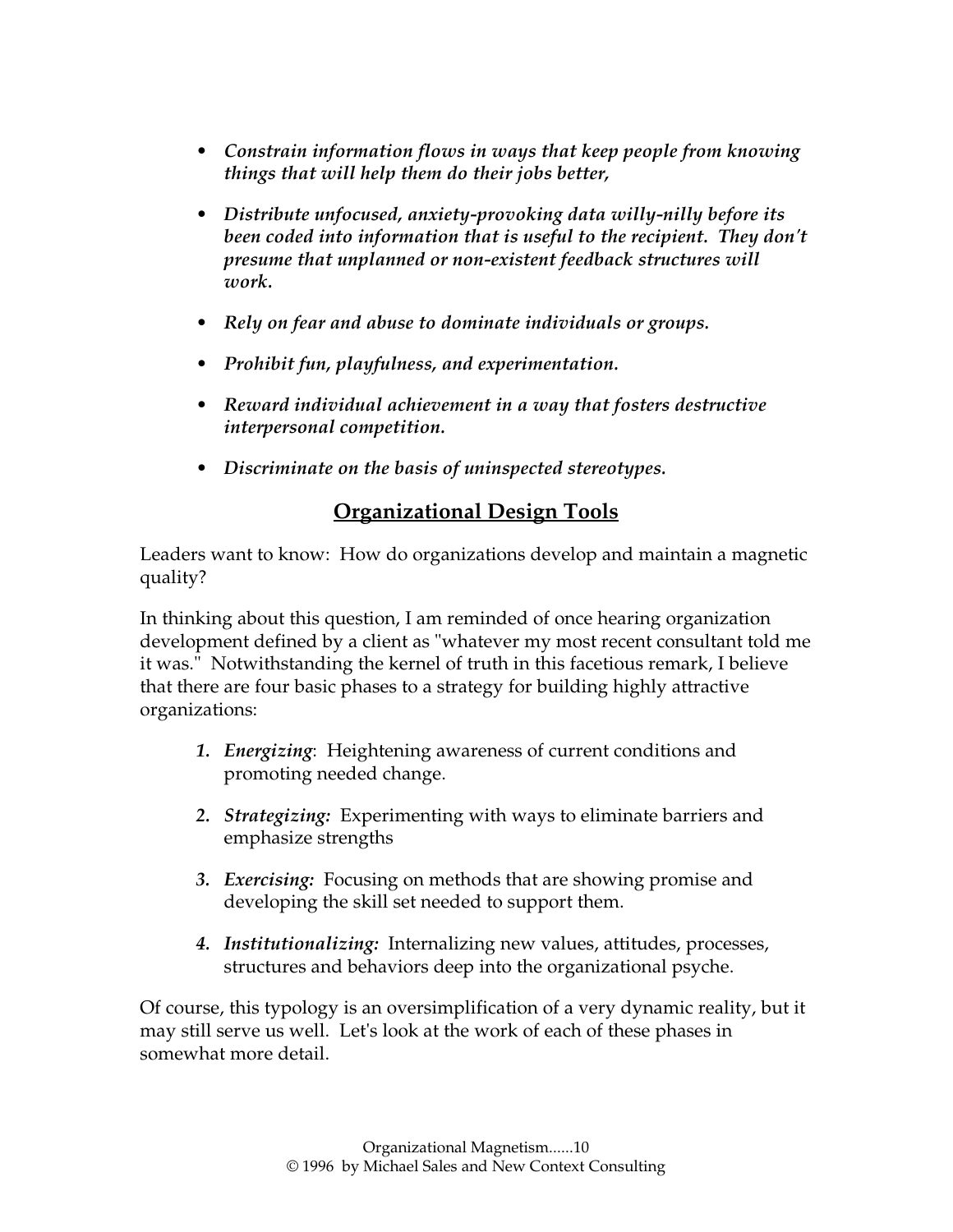In the *Energizing Phase* we find that magnetic organizational cultures look a lot like high-impact movements in the world of art, such as Cubism in terms of the attention they pay to themselves. They consciously reflect on themselves in order to enhance their distinctiveness as human systems. They consistently develop information about the capabilities of the organization at every level in terms of environmental trends.

They use high involvement self-study and action planning activities build organizational loyalty by engaging personnel in the process of developing a full diagnosis of an organization's situation. A internally directed diagnosis which is understood and "owned" by the participants can be used to create a platform for "total quality" planning.

Examples of these self-study activities include:

- Idea Factories™ and "perception groups" that enable those involved to generate quickly their own descriptions of their condition and action priorities; and --interviews that generate the participants' "rich description" of their work situation;
- Detailed analytical reports that explore issues of importance to organizational members and put them into the context of various conceptual frameworks used to build high performing, humancentered organizations,
- Survey instruments to stimulate thinking about high priority organizational issues.

When leaders invite others to join them in articulating a compelling vision to guide the organization, they create another vehicle for energizing the system and making it personally meaningful to each individual member. Specific vision development strategies include:

- Facilitated environmental scanning via such programs as Marvin Weisbord's Future Search Conference and "educational tours" to develop benchmarks,
- Constructing a mission statement,
- The Peak Work Experience exercise (i.e., a structured discussion of what made for a great time at work), and
- Training in championing a vision.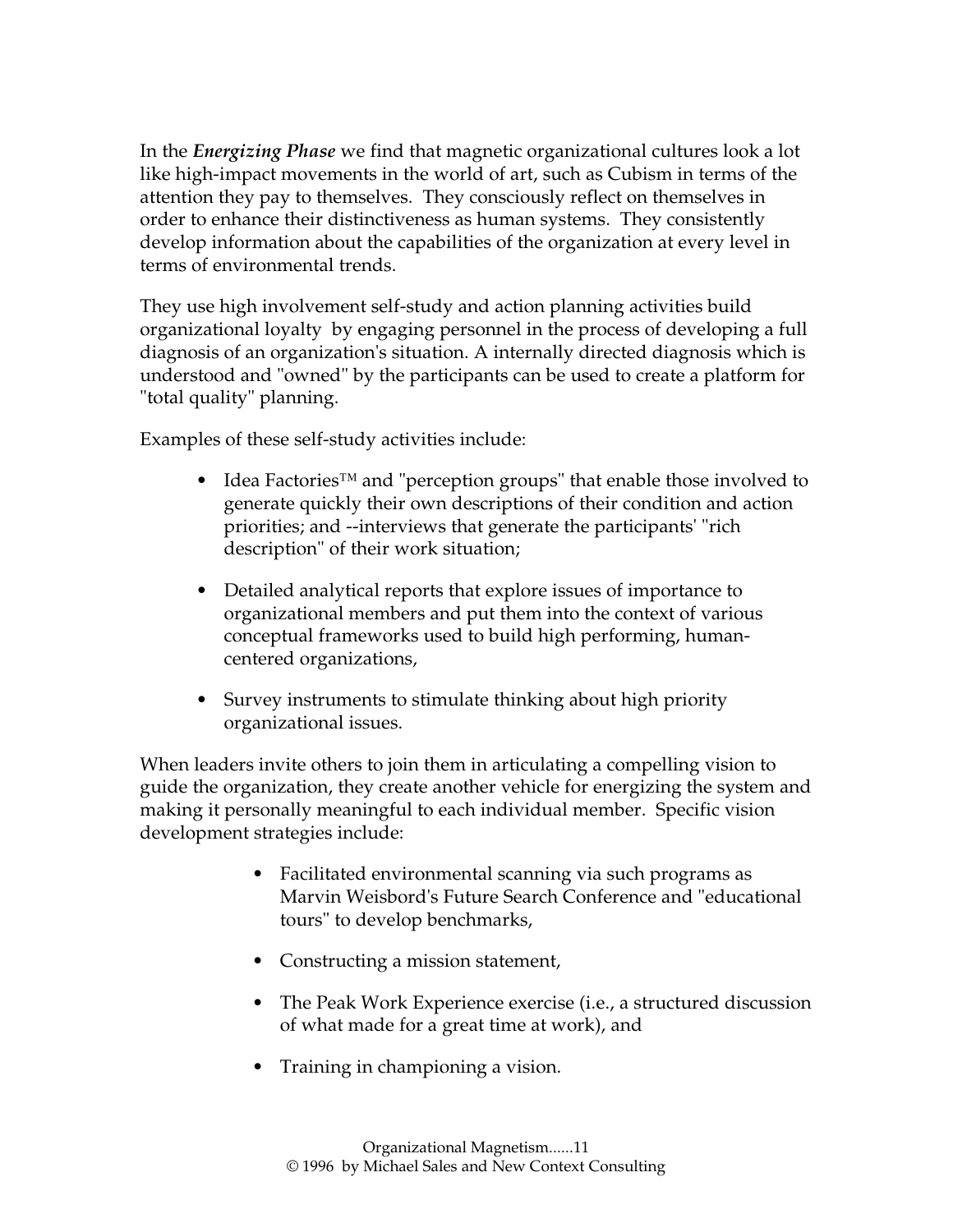The *Strategizing Phase* builds upon the insights developed during the Energizing activities. Magnetic organizations are always working on some domain of their existence, not necessarily "improving" it, but rather maintaining or enhancing its *vitality* and attractive quality. *So the strategizing phase is one where various design options are visualized and "rehearsed" in order to arrive at a plan of action and a way to measure outcomes.* It is particularly important during this phase that people whose lives will be affected by the outcome of an experiment be involved in some way in the actual planning of the experiment. Of course, designing organization development experiments is an on-going activity in a system intent on learning, so there is no neat compartmentalization of these strategizing activities to a particular time frame.

Implementing the strategy will usually emphasize some specific skill-building activities during the *Exercising Phase.* Often, the key role played by personal relationships in magnetic organizations will be highlighted in the activities of the earlier Energizing Phase. The word "trust" frequently comes up during these investigations. Magnetic organizations explore communication processes to develop a truly profound understanding of how interpersonal and intergroup influence occurs.

*The principle of mutual respect* is a starting point for enhancing excellence in interpersonal relations: What does it mean to respect others as you do yourself? How does one develop such a stance toward others in the fast-paced, stressful context of work? How can we get past fixed "mind sets", especially those that are negative and rooted in cultural stereotypes?

Specific strategies for enhancing mutual respect include:

- Conceptual inputs and personal reflection on the workings of the mind and how rigid *mind sets* can go unnoticed and obstruct the healthy discussion of ideas
- Advanced training in collaboration and negotiation using the Chris Argyris and Don Schon's *learning case* enhanced by videotaped role plays of interactions followed by feedback,
- Simulations, such as Power and System's *Organization Workshop™*  designed to illuminate systemic dynamics, i.e., how current conditions reflect underlying forces that need to be clarified to identify high leverage strategies for change or reinforcement.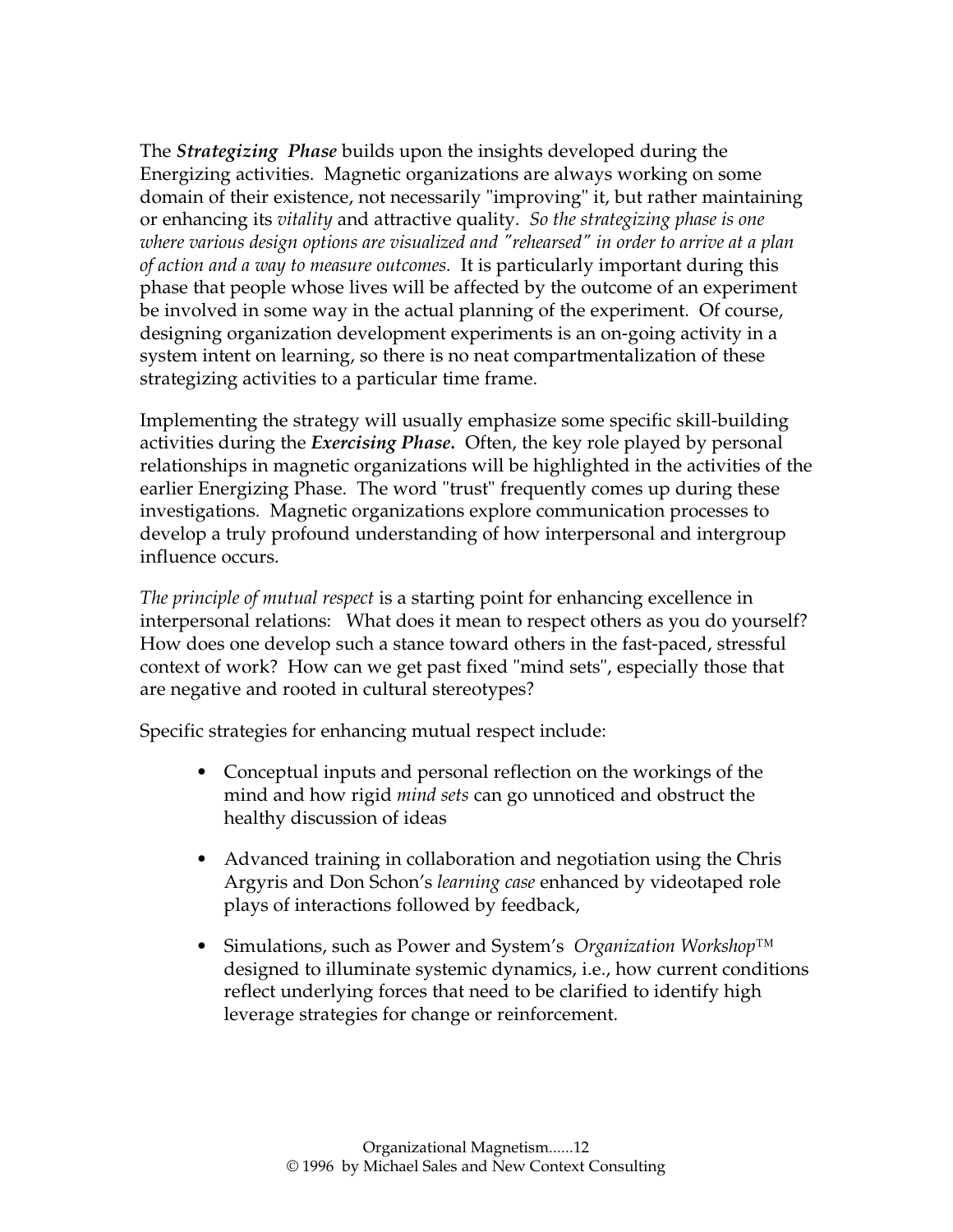• Digging into personal motives through *one-on-one coaching sessions.*  What sort of values are people trying to manifest through their working lives? How does one create/choose action priorities that reflect one's core values? How do people maintain focus when faced with a world of multiple and conflicting sources of stimulation? What empowering steps can individuals and groups take to remain faithful to their values, goals and objectives, regardless of the conditions around them? How do all of these factors reveal themselves in an individual's interpersonal style?

Clarity of mission and quality interactions facilitate the functioning of group life, but they are not enough to generate culture with a culture of meaning at the organizational level. During the *Institutionalizing Phase,* a deep internalization of the learnings derived through experimentation occurs when leaders initiate changes in basic systems through which work gets done, for example:

- Design feedback and appraisal systems to create big jobs (i.e., ones that really require a desirable developmental stretch), integrated work processes, and high personal standards of excellence. Structure projects so that there is ample room for growth and achievement, but don't create an overwhelming challenge
- Broaden reward and recognition systems so that all types of contributions are appreciated
- Provide tools that enhance group problem solving by increasing involvement in the process. Make the stages of that process clearer and, therefore, less confusing. Encourage creativity, thoughtfulness and thoroughness at every stage of a group's work.
- Create structures that increase the sense of partnership between the organization and all of the constituent groups in its environment, e.g., the local community, suppliers, and especially customers, etc..

Obviously, this is not a encyclopedic listing of strategies for constructing magnetic organizations. Further, each of the tools mentioned here should be elaborated more thoroughly and illustrated with an vignette describing their impact in specific situations. However, there is enough here, hopefully, to provide a sense of what the tools are at various stages in the life cycle of an ambitious organization development project.